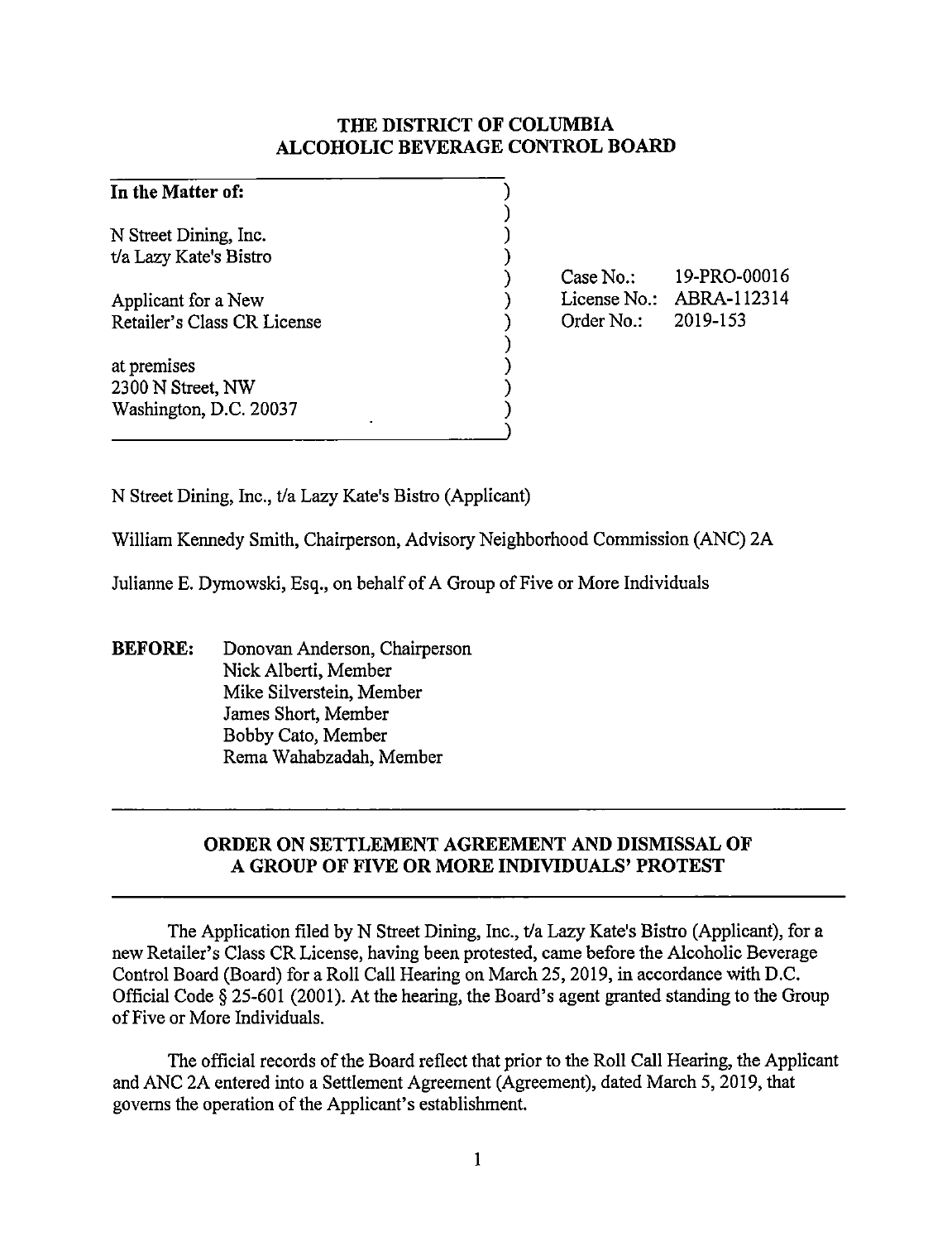The Agreement has been reduced to writing and has been properly executed and filed with the Board. The Applicant and Chairperson William Kennedy Smith, on behalf of ANC 2A, are signatories to the Agreement.

In addition, the Board dismissed the Protest of the Group of Five or More Individuals pursuant to D.C. Official Code  $\S$  25-609(b), which states that "... In the event that an affected ANC submits a settlement agreement to the Board on a protested license application, the Board, upon its approval of the settlement agreement, shall dismiss any protest of a group of no fewer than 5 residents or property owners meeting the requirements of  $\S 25-601(2)$ ..."

Accordingly, it is this 27th day of March, 2019, **ORDERED** that:

- 1. The Application filed by N Street Dining, Inc., t/a Lazy Kate's Bistro, for a new Retailer's Class CR License, located at 2300 N Street, NW, Washington, D.C., is **GRANTED;**
- 2. The above-referenced Settlement Agreement submitted by the Applicant and ANC 2A to govern the operations of the Applicant's establishment is **APPROVED** and **INCORPORATED** as part of this Order;
- 3. The Protest of the Group of Five or More Individuals is **DISMISSED;** and
- 4. Copies of this Order shall be sent to the Applicant, ANC 2A, and Julianne E. Dymowski, Esq., on behalf of the Group of Five or More Individuals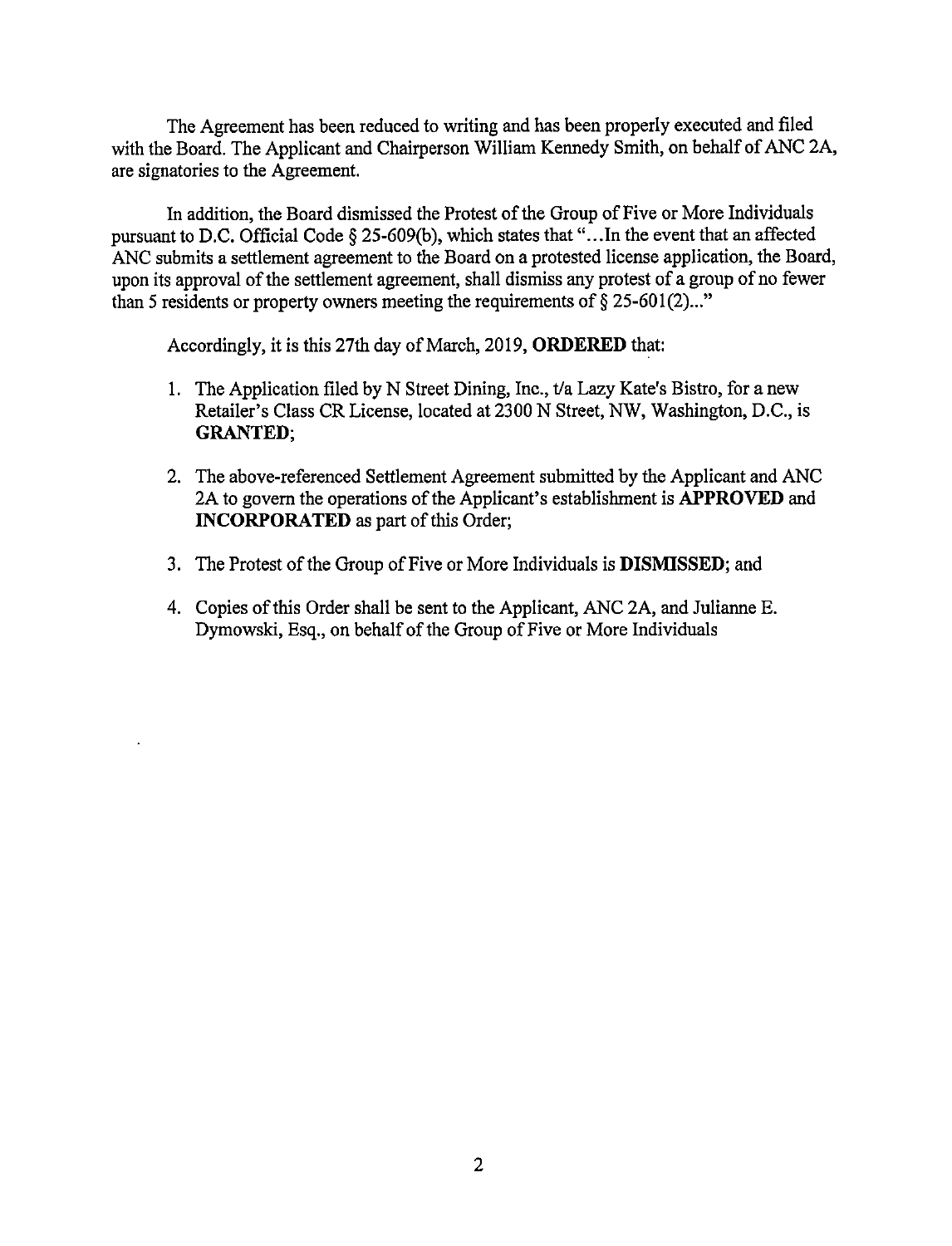District of Columbia Alcoholic Beverage Control Board

~O,~"' ia<br>e Control Board<br>Quebector<br>n, Chairperson

Donovan Anderson,

Nick Alberti, Member *//4 (* 

Mike Silverstein, Member James Shørt, Member Cato, Member **Bobby** 

Rema Wahabzadah, Member

Pursuant to D.C. Official Code  $\S$  25-433(d)(1), any party adversely affected may file a Motion for Reconsideration of this decision within ten (10) days of service of this Order with the Alcoholic Beverage Regulation Administration, 2000 14<sup>th</sup> Street, N.W., Suite 400S, Washington, DC 20009.

Also, pursuant to section 11 of the District of Columbia Administrative Procedure Act, Pub. L. 90-614, 82 Stat. 1209, D.C. Official Code §2-510 (2001), and Rule 15 of the District of Colwnbia Court of Appeals, any party adversely affected has the right to appeal this Order by filing a petition for review, within thirty (30) days of the date of service of this Order, with the District of Columbia Court of Appeals, 430 E Street, **N.W.,** Washington, D.C. 2000 1; (202/879- 1010). However, the timely filing of a Motion for Reconsideration pursuant to 23 DCMR § 1719.1 (2008) stays the time for filing a petition for review in the District of Columbia Court of Appeals until the Board rules on the motion. See D.C. App. Rule 15(b) (2004).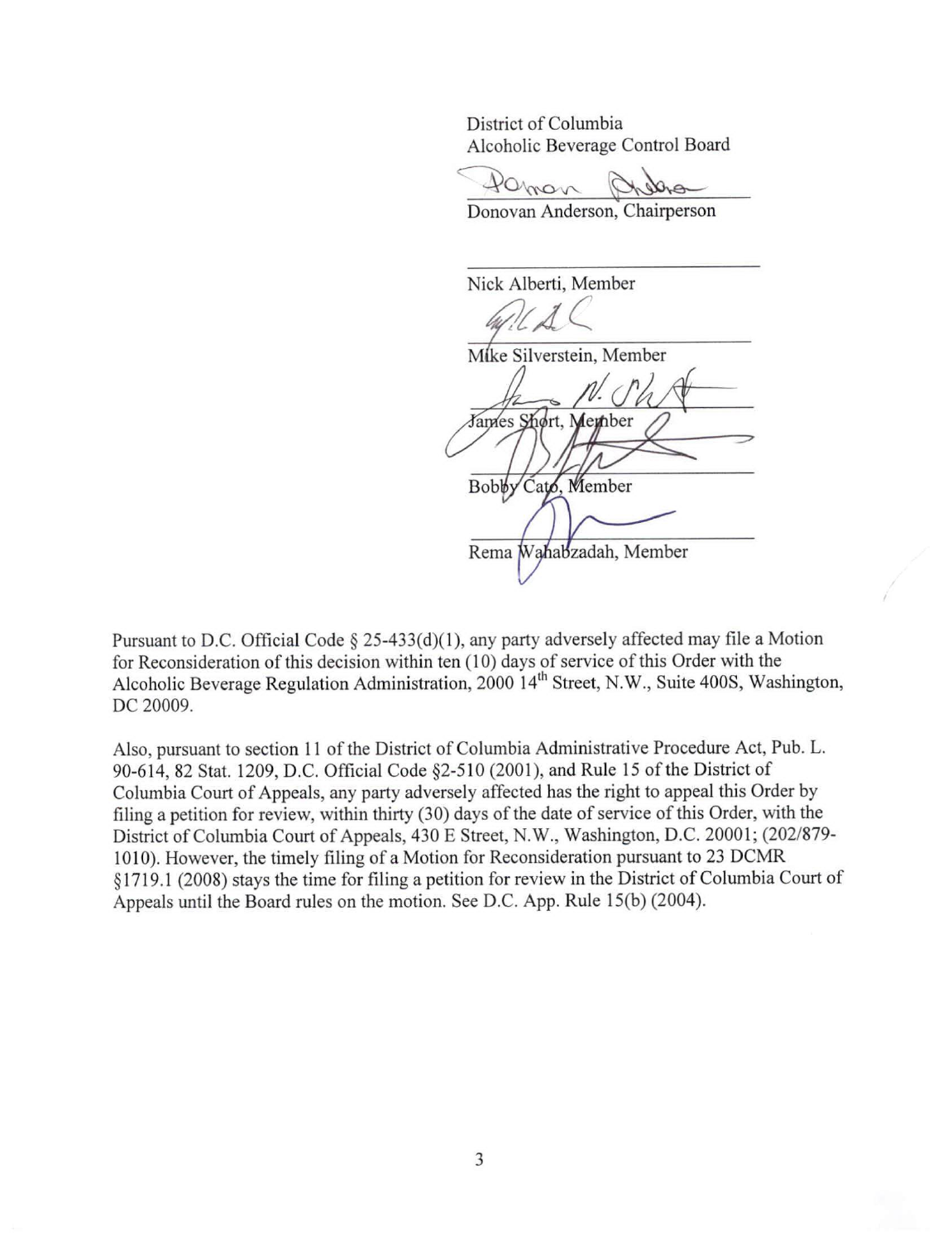$\mathcal{R}_{\text{max}}$ 

₹¢

# SETTLEMENT AGREEMENT

This Settlement Agreement is made on this 5th day of March 2019, by and between Nf F-Street Dining, inc. Va Lazy Kate's Bistro (the "Applicant") and Advisory Neighborhood Commission 2A (the "ANC") (collectively, the "Parties").

#### **WITNESSETH**

WHEREAS, the Applicant's application for a Retailer's Class C Alcoholic Beverage Control (ABC) license for premises 2300 N Street, N.W., Washington, D.C., 20037 (the "Premises) is pending before the District of Columbia ABC Board; and,

WHEREAS, said premises is within the jurisdictional boundaries of the ANC; and,

WHEREAS, the Parties desire to enter into this Settlement Agreement in order to reflect their 'understandings regarding certain aspects of the Applicant's operations;

NOW, THEREFORE, in consideration of the recitals set forth above and the terms and conditions provided below, the Parties agree as follows:

1. Maximum Seating

 $\mathcal{U}$ 

Seating and total occupant load on the summer garden shall not exceed ninety-eight (98) or any lesser number as indicated on the certificate of occupancy. The total occupant load on the summer garden facing N St, NW shall not exceed 64 seats. The total occupant load on the summer garden facing 24<sup>th</sup> St, NW shall not exceed 34 seats.

Seating within the interior of the premises shall not exceed one hundred (100) or any lesser number as indicated on the certificate of occupancy.

2. Operational Plan

The hours of operation and sale of alcoholic beverages shall not exceed the hours as follows, and Applicant agrees to modify its hours to reflect this operational plan:

| $1 \text{cm}$ $\text{cm}$ $\text{cm}$ $\text{cm}$ $\text{cm}$ $\text{cm}$ $\text{cm}$ $\text{cm}$ $\text{cm}$ $\text{cm}$ $\text{cm}$ $\text{cm}$ $\text{cm}$ $\text{cm}$ $\text{cm}$ $\text{cm}$ $\text{cm}$ $\text{cm}$ $\text{cm}$ $\text{cm}$ $\text{cm}$ $\text{cm}$ $\text{cm}$ $\text{cm}$ $\text{cm}$ $\text{cm}$ $\text{cm}$ $\text{$ |                                 |                               |                                   |  |
|------------------------------------------------------------------------------------------------------------------------------------------------------------------------------------------------------------------------------------------------------------------------------------------------------------------------------------------------|---------------------------------|-------------------------------|-----------------------------------|--|
|                                                                                                                                                                                                                                                                                                                                                | Operation                       | <b>Sales</b>                  | Entertainment                     |  |
| Sunday                                                                                                                                                                                                                                                                                                                                         | $8 \text{ am} - 2 \text{ am}$   | $8 \text{ am} - 2 \text{ am}$ | $-12$ pm $-11$ pm                 |  |
| Monday                                                                                                                                                                                                                                                                                                                                         | $7 \text{ am} - 2 \text{ am}$ . | $-8$ am $-2$ am               | $12$ pm $-11$ pm                  |  |
| Tuesday                                                                                                                                                                                                                                                                                                                                        | $7 \text{ am} - 2 \text{ am}$ . | $8 \text{ am} - 2 \text{ am}$ | $12. \text{pm} - 11. \text{pm}$ . |  |
| Wednesday                                                                                                                                                                                                                                                                                                                                      | $7 \text{ am} - 2 \text{ am}$   | $8 \text{ am} - 2 \text{ am}$ | $12 \text{ pm} - 11 \text{ pm}$   |  |
| † Thursday                                                                                                                                                                                                                                                                                                                                     | $7 \text{ am} - 2 \text{ am}$   | $8$ am $-2$ am                | $12$ pm $-11$ pm                  |  |
| Friday                                                                                                                                                                                                                                                                                                                                         | للمستنسب<br>7 am – 2 am         | $8 \text{ am} - 2 \text{ am}$ | $12 \text{ pm} - 11 \text{ pm}$   |  |
| Saturday                                                                                                                                                                                                                                                                                                                                       | $8 \text{ am} - 2 \text{am}$    | $8 \text{ am} - 2 \text{ am}$ | $12 \text{ pm} - 11 \text{ pm}$   |  |

Interior Premises Hours of Oneration and Alcohol Sales: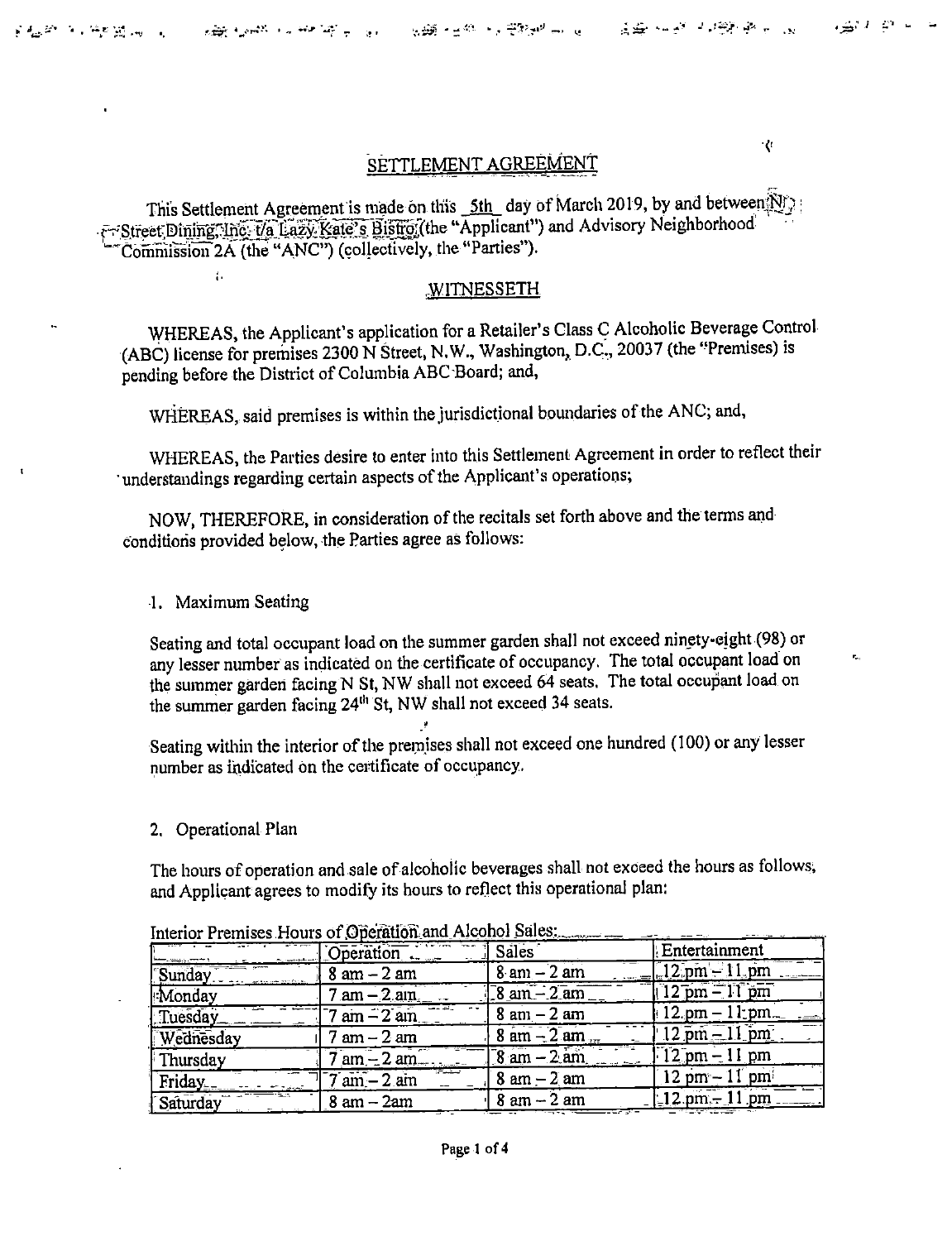|                  | Operation                           | Sales                          |
|------------------|-------------------------------------|--------------------------------|
| Sunday           | $\parallel 9$ am – $\parallel$ , pm | $9$ am $-11$ pm                |
| Monday           | $\frac{1}{2}$ 8 am $-11$ pm         | $18$ am $-11$ pm               |
| Tuesday.         | $8 \text{ am} - 11 \text{ pm}$      | $8$ am $-1$ i, pm              |
| <b>Wednesday</b> | $8 \text{ am} - 11 \text{ pm}$      | $8 \text{ am} - 11 \text{ pm}$ |
| Thursday         | $8 \text{ am} - 11 \text{ pm}$      | $8 \text{ am} - 11 \text{ pm}$ |
| Friday           | $8$ am $-11$ pm                     | $\sqrt{8}$ am $-11$ pm         |
| Saturday         | F9 am – 11 pm                       | $9 \text{ am} - 11 \text{ pm}$ |

Summer Garden Hours of Operation and Alcohol Sales.

#### 3. Music & Entertainment and Noise Abatement

Applicant shall not offer entertainment, dancing, live or recorded music, or any other background music or amplification in the summer garden. Additionally, Applicant will post a sign reminding patrons to keep noise to a minimum when sitting in the summer garden.

Applicant agrees to limit the hours of interior live entertainment provided under its entertainment endorsement to 12 pm to 11 pm. Applicant also agrees to never charge a cover charge for events associated with its entertainment endorsement.

Nothing in this Agreement shall restrict the Applicant from applying to extend the inside premises entertainment hours listed above. If the Applicant desires to extend the entertainment hours listed above, Applicant may file an application with ABRA so long as the community receives proper notice. The Parties agree that an application to extend the entertainment hours is of great concern to the neighborhood. However, the ANC will not object to the Applicant/licensee applying for a one-day substantial change, for up to six times a year in accordance with District law, to allow it to provide entertainment and music in the inside of the restaurant until 2 am.

### 4. Summer Garden

At the end of service every night, the chairs and tables in the summer garden shall be secured as to inhibit use of the furniture after hours.

### 5. Licensee Point of Contact

The ANC acknowledges having received the contact information for the Applicant. Applicant will provide the ANC with information for directly contacting the staff at the Premises within 30 days of opening for business. Applicant will provide the Protestants with new contact information for successive staff if changes to the original contact information are made. The ANC is encouraged to contact the Applicant or staff members directly regarding complaints related to this Agreement including, but not limited to, complaints of noise.

V.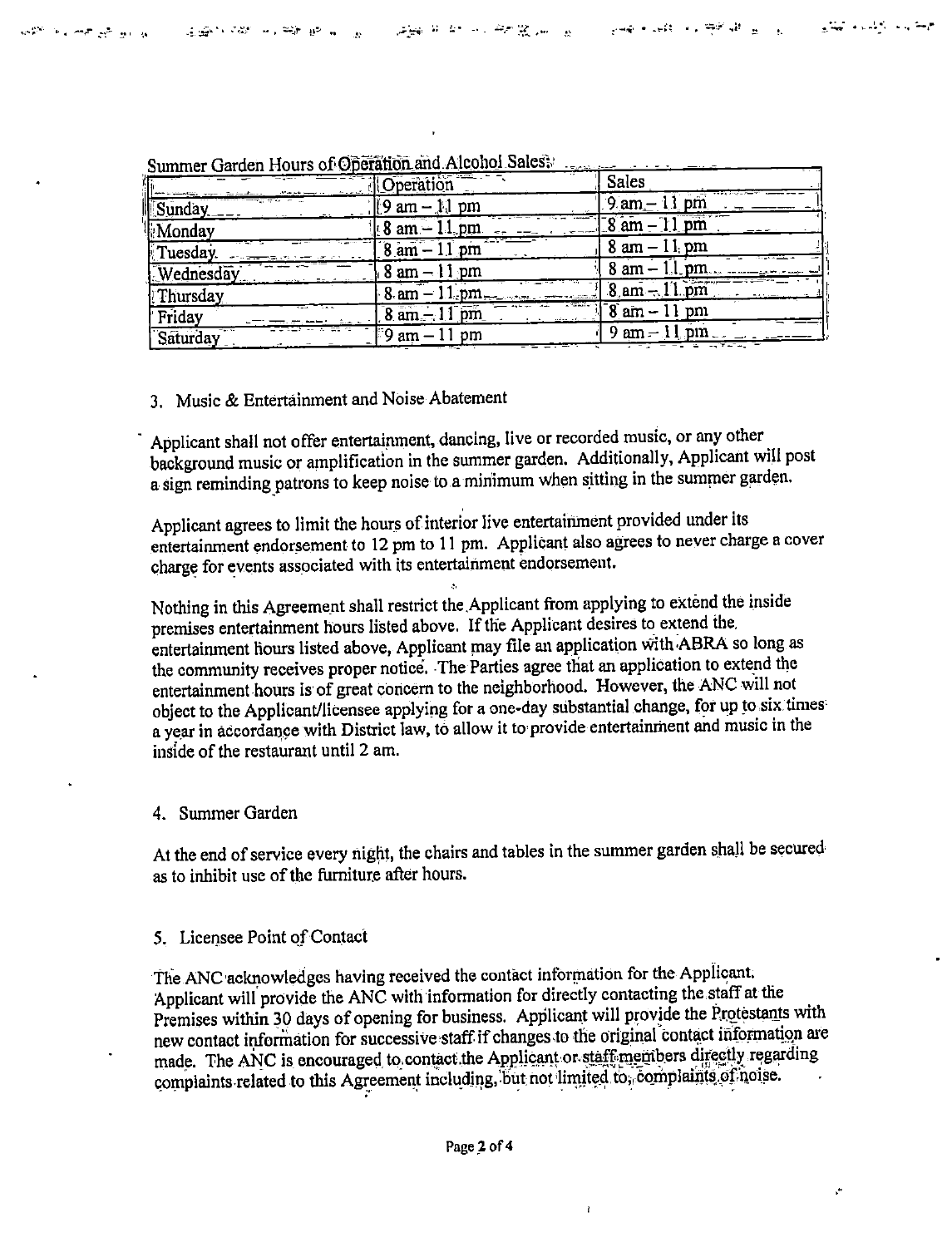$\ddot{\cdot}$ 

Y.

 $\ddot{\phantom{a}}$ 

#### 6.- Notice

Any notices required to be made under this Agreement shall be in writing and sent either via e-mail or U.S. mail, postage prepaid; to the parties to this-Agreement at the addresses below. Notice shall be deemed given as of the time of receipt or refusal of receipt.

'lfto Applicants: N Street Dining, Inc. t/a Lazy Kate's Bistro 2300 N St. N.W. Washington, D.C. 20037 hakanilhan@aol.com

- If to the ANC: William Kennedy Smith, Chairman (or applicable ANC 2A Chairman) Advisory Neighborhood Commission 2A · c/o West End Library 2301 L St. N.W. Washington, D.C. 20037 2A04@anc,dc.gov'
- With Copy to: Peter Sacco, Executive Director (or applicable ANC 2A Executive Director) 2A@anc.dc.gov

Any party may change its notice address or alert each other to successors of the above :identified inpividuals by written notice to the other:s. Failure to give notice· shall not constitute waiver or acquiescence to the violation, but notice shall be a prerequisite to the . filing of a complaint with the ABC Board or any other enforcement action.

7. Incorporation of Settlement Agreement

The Applicant acknowledges that the ANC is relying on the foregoing commitments. The ANC will withdraw its protest to Applicant's pending ABC license application upon approval of this Settlement Agreement by the ABC Board.

8. Execution in Counterpart

The parties acknowledge that this agreement may be executed in counterpart. Scanned copies of signatures to this agreement will be treated as originals.

IN WITNESS. WHEREOF, the Parties have executed this Agreement on the day and year first above written.

# [SIGNATURES ON THE FOLLOWING PAGE]

 $107$